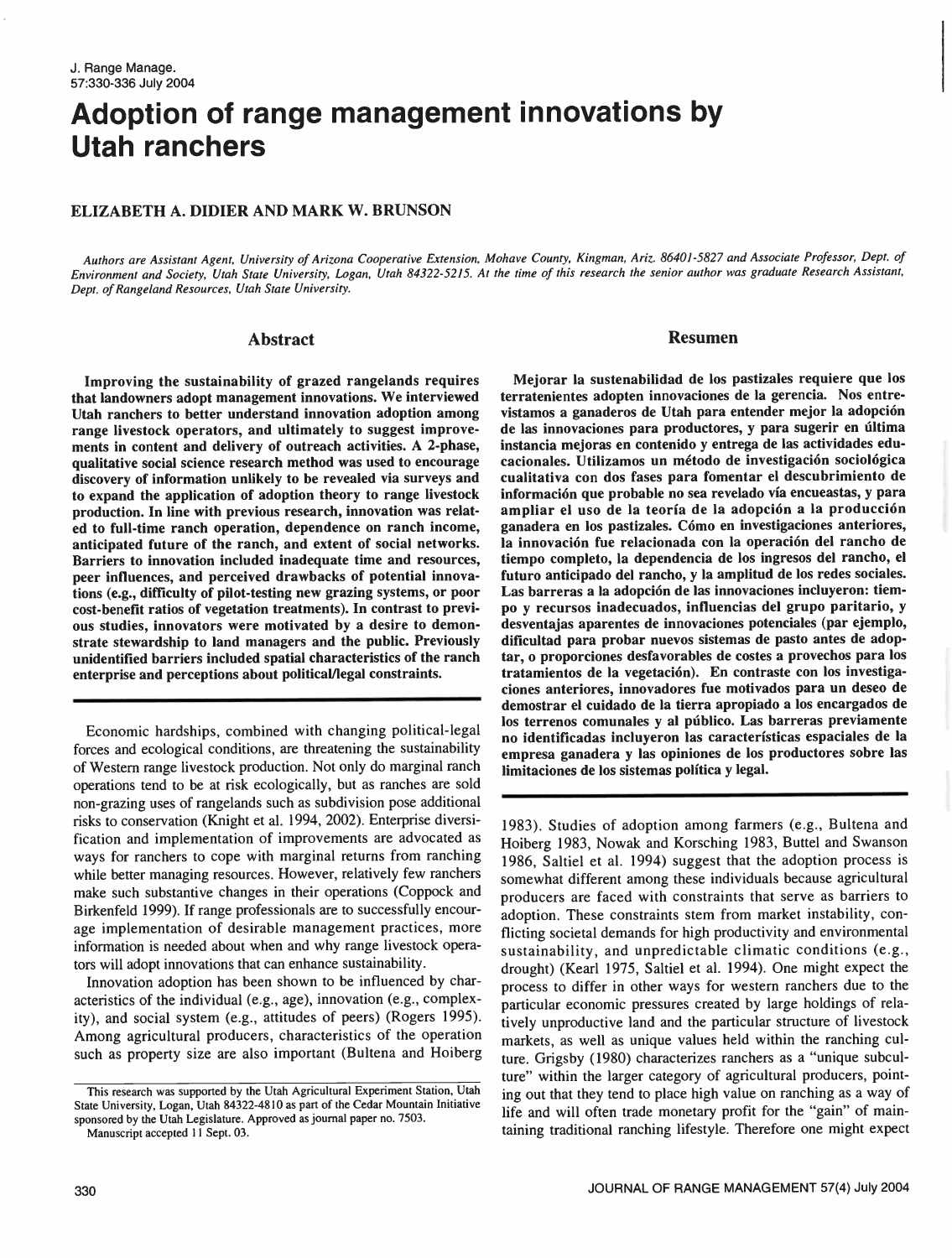that the existing theoretical framework of innovation adoption (Rogers 1995), and even the variations elaborated above, may not fully explain adoption within the ranching "subculture."

Relatively little research has explored the adoption process among range livestock producers, and the range science community has a limited understanding of the factors that facilitate or discourage adoption (Coppock and Birkenfeld 1999). Results from past surveys offer some insight (e.g., Lacey et al. 1985, Rowan and White 1994, Coppock and Birkenfeld 1999, Kreuter et al. 2001, Peterson and Coppock 2001, Rowe et al. 2001). Peterson and Coppock (2001) identified advancing age and economics as primary barriers to adoption among Utah ranchers. In Montana, Lacey et al. (1985) found that when investment in range improvements occurs, it tends to be made by operators of larger ranches, and ranchers are more likely to invest in structural improvements (e.g., fencing or water developments) rather than nonstructural improvements (e.g., range reseeding). Research in Utah (Coppock and Birkenfeld 1999) and Colorado (Rowe et al. 2001) has revealed that diversification of the enterprise is not a popular management option among livestock producers.

Previous research suggests that rates of innovation adoption by ranchers may be lower in Utah than elsewhere (Coppock and Birkenfeld 1999). In fall/winter 2001-02, we conducted interviews of Utah ranchers to expand the current understanding of adoption. The ultimate aim was to suggest improvements in content and delivery of education that could help the state's ranchers evaluate options for improving the sustainability of their rangelands. Whereas previous studies of this topic in Utah identified attributes useful for predicting which producers would change their management practices (Coppock and Birkenfeld 1999, Peterson and Coppock 2001), we focused specifically on those producers who have been identified as innovators. Our research objectives were: (1) to identify characteristics common to innovators/early adopters in the Utah ranching community and (2) to explore those ranchers' motivations for adopting new practices and perceptions about barriers to adoption.

## Methods

#### Research approach

To explore range innovation in depth, we chose a qualitative methodology that could facilitate the discovery of information unlikely to be brought forth by surveys such as those employed in previous studies of the topic. Survey research is popular for studying natural resource issues for several reasons: (1) population parameters can be quantified, (2) analytical tools are well defined and can be used to provide generalizations about the population under study, (3) variance of key parameters and the degree of confidence associated with hypotheses can be estimated, (4) replication and validation are relatively easy when standardized procedures are used, and (5) the survey method is generally accepted by the scientific community (Bliss and Martin 1989). However, the survey method is not without weaknesses. It can inhibit discovery about little studied topics, because survey researchers must predetermine questions along with an appropriate range of responses to include in a survey instrument. Typically results of past research or pre survey interviews are used to identify an "appropriate" range of responses for multiple-choice questions, but this can foreclose opportunities for respondents to express their own views or motivations (Bliss and Martin 1989). Moreover, the survey protocol cannot be adapted throughout the process. Even if the researcher learns new information or realizes a need to gather more complete answers to certain questions, the survey instrument must be rigidly maintained to facilitate statistically sound analysis (Babbie 1989).

In contrast, qualitative research is notable for its openness and flexibility (Strauss and Corbin 1990). Hypotheses are not predetermined, and questions can be modified along the way, so that changes can be made to a study in progress as new and unexpected information is discovered. During an indepth personal interview a researcher can revisit certain questions with a different approach to obtain a better understanding of the response and clarify questions that the respondent may not fully understand. The unexpected information that this approach can discover may make the innovation adoption theory more robust.

In order to test hypotheses, surveys tend to focus on population traits or "statistical aggregates" rather than individuals (Bogdan and Taylor 1975, Bliss and Martin 1989). This is appropriate to produce an estimate of the "average" (Bliss and Martin 1989), but when there is a need to understand individual behavior it is useful to examine concepts as they are defined and experienced by "real people," rather than as researchers theorize (Bogdan and Taylor 1975). Developing a deeper understanding of the adoption process among ranchers required that the boundaries of the existing theoretical framework be expanded and the behavior of individual ranchers explored.

Researchers sometimes are reluctant to employ qualitative methods for several reasons. Qualitative research generates an overwhelming amount of data. Studies are difficult to replicate, and generalizability is often low due to selective sampling (Babbie 1989, Bliss and Martin 1989, Henderson 1991). Another limitation is that methods of analysis have not been well defined (Patton 1980, Miles 1983, Yin 1994), so the task depends largely on "sufficient presentation of the evidence and careful consideration of alternative interpretations" (Yin 1994). While these problems require careful attention by the researcher, they are manageable if a study is properly designed.

One of the most difficult problems for researchers is that qualitative studies are generally not well accepted by the scientific community, especially by persons unfamiliar with the full range of social research methods. Qualitative research is said to be "soft" (Bliss and Martin 1989), and fellow scientists have a "tendency to fret over matters of design  $-$  notably sampling, validity and generalizability  $-$  and tend to minimize the importance of the original ideas that have just been brought to light" (Stebbins 2001). This is unfortunate, because even though useful information can be discovered through qualitative techniques, researchers are understandably reluctant to risk their work being dismissed in this way (Downey and Ireland 1983).

The qualitative methodology for this study was guided by grounded theory (Glaser and Strauss 1967), an inductive approach through which the researcher begins with observations and then identifies patterns. Although a researcher may have ideas about what will be found, formal hypotheses are not formed. According to Babbie (1999), this kind of an approach allows "greater latitude for discovering the unexpected." The purpose of grounded theory is to identify conceptual categories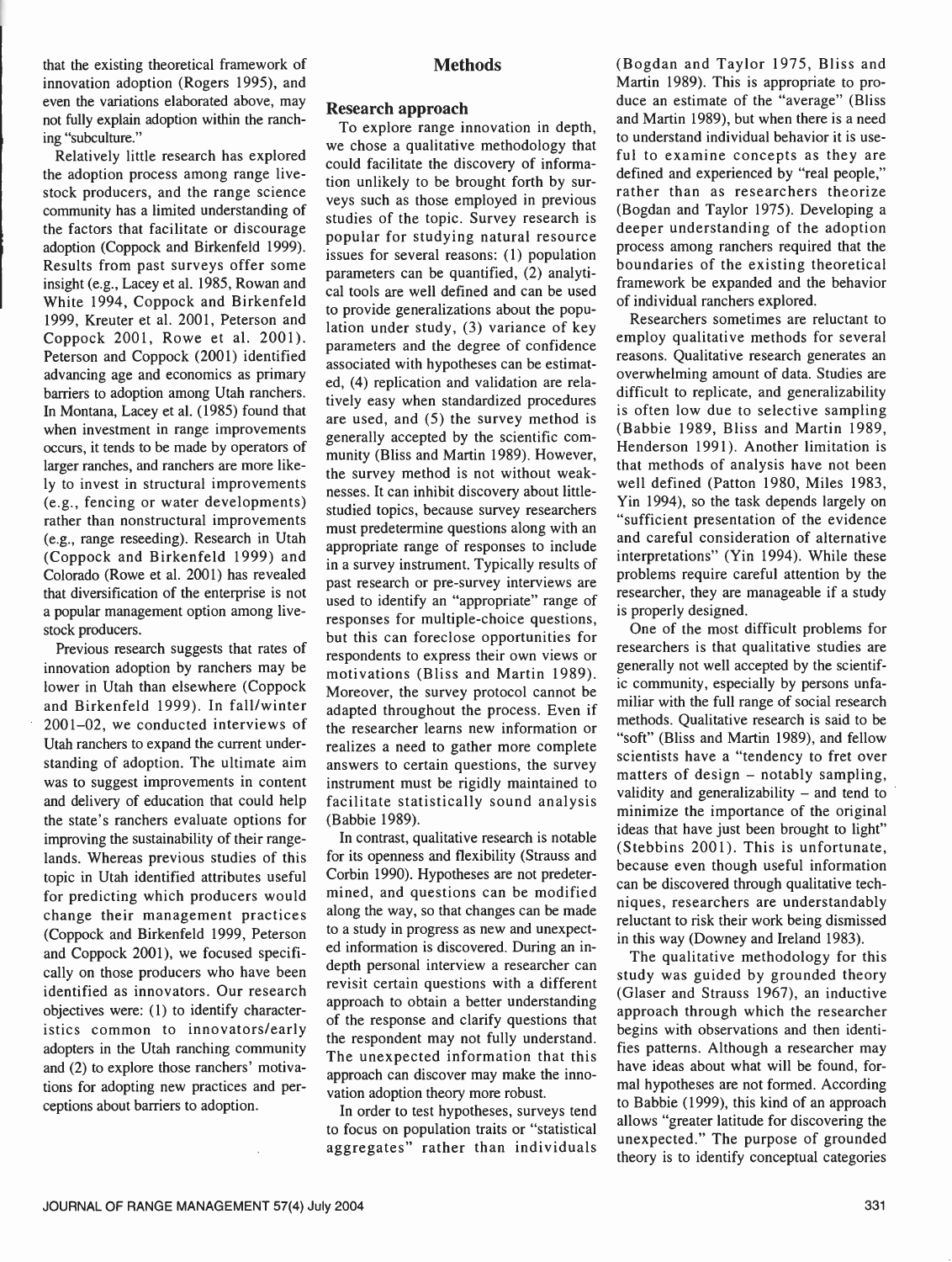or properties that can make an existing theory more robust (Glaser and Strauss 1967). The theoretical framework for innovation adoption provided by Rogers (1995) was used to guide question formation, but we followed a grounded theory approach in our interview methods to avoid imposing a rigid protocol that would only allow existing theory to be tested.

# Phase I: Key Informant Interviews

There were 2 research phases. Informal qualitative interviews were conducted with key informants (i.e., Utah State University Extension agents, Natural Resources Conservation Service (NRCS) employees, and livestock producers) in Spring 2001. The goal of the interviews was to allow the respondents to express their personal perceptions about changes Utah ranchers were making or were interested in making to their operations. Also discussed were reluctance to adopt and motivations for adopting new practices. An interview protocol was developed, and a strong effort was made to keep interviews conversational with the use of open ended questions. The purpose of Phase I was to discover information to guide the primary research. Therefore, data were not analyzed in-depth. Interview notes were reviewed and summarized, and we compared the data to the existing innovation adoption literature.

Particularly relevant to our decision about the primary research method was a pervasive belief among our Phase I informants that there was very little adoption of range management practices in Utah (see Results and Discussion). Respondents felt that many ranchers were pessimistic about the future of ranching and that this pessimism served as a barrier to innovation. Accordingly we chose to focus on the relatively few ranchers who were considered innovators, in order to identify characteristics of the ranchers or their operations that could be useful in encouraging innovation adoption among a wider group of their peers. Innovative ranchers were determined to be appropriate respondents because they are familiar with the adoption process as well as barriers to adoption, and we suspected that they were somewhat unique because they continue to invest in improvements even as their peers take a passive or fatalistic view of their operations.

# Phase II: Rancher Interviews

Given what we learned in Phase I, indepth interviews were conducted among a sample of ranchers in Fall/Winter 2001-02. A list of the state's most innovative producers was built by asking NRCS and Extension professionals and stock growers' organizations to provide names of livestock producers known for adopting management practices intended to enhance the environmental and economic sustain ability of their ranches. The different groups were consulted in an effort to reduce selection bias. A total of 34 names were collected. Appropriate respondents were selected from the list by contacting producers to make sure they were using practices that qualified for the study as well as willing to participate in a face-toface interview.

The interviews were focused-i.e., questions were guided by the adoption -diffusion theoretical framework developed by Rogers (1995)—but also semi-structured, designed to be "open -ended and conversational in manner" as recommended by Yin (1994). A 31-question interview protocol provided a basic framework for each interview, however questions were not asked in the same order nor in the same way for every interview. This approach kept the interviews fresh and encouraged the discovery of unanticipated information, but ensured that each interview touched on all of the topics in the interview guide. Included in the guide were questions asking interviewees to describe changes they had made, their motivations for change, and reasons for not implementing other changes. Personal characteristics, potential innovations (e.g., diversification of the ranch with a fee hunting operation), local social system, and ranch structure were explored as factors related to adoption.

Fifteen interviews averaging 1 hour each were completed, which means that 44% of persons in the identified population of innovators were interviewed. The sample size was guided by the criterion of "saturation,' i.e., new interviews were initiated until new information was no longer encountered (Glaser and Strauss 1967). Interviews were recorded and transcribed, and data were analyzed using a combination of the explanation building (Yin 1994) and constant comparative coding methods (Glaser and Strauss 1967).

## Phase I: Key Informant Interviews

Key informants believed Utah ranchers most commonly invest in improvements such as brush management, fencing, and water developments. Adoption of intensive rotational grazing systems and rangeland monitoring practices was said to be rare. Respondents felt that ranchers innovate in order to protect soil, water, wildlife, and forage resources and to improve productivity/profitability. According to some range professionals, ranchers will sometimes implement practices such as monitoring to protect themselves from a threat to their ranching livelihoods or to defend their management.

Phase I interviews also explored barriers to innovation. Not surprisingly given the findings of Peterson and Coppock (2001), respondents identified limited time and income as barriers to adoption. Strong commitments to traditional ranching practices were also cited as reasons for non adoption, which is compatible with previous research findings that ranchers trade income for lifestyle benefits (Smith and Martin 1972, Grigsby 1980). Utah's settlement pattern, heavily influenced by the utopian vision of early Mormon leadership (Grey 1978) that encouraged ranchers to live in town rather than out on their ranchland, emerged as a barrier because living away from the ranch makes management intensive practices more difficult to implement. This is especially true when ranchers experiencing low returns from livestock production must hold a full-time job in town. Furthermore, travel time between different parts of a ranch can be substantial due to the checkerboard land ownership patterns common in the West.

Respondents also discussed the perception that it is risky for ranchers to invest in change when they are uncertain about the future of their operations. Innovation on public grazing allotments was said to be limited by concerns that the land might not be available for subsequent grazing due to political changes exemplified by designation of the Grand Staircase Escalante National Monument in 1996.

In addition to barriers described above, barriers specific to diversification activities such as fee hunting were identified. Respondents felt that some ranchers are reluctant to diversify because (1) they are concerned about the liability and hassle connected with dealing with the public, (2)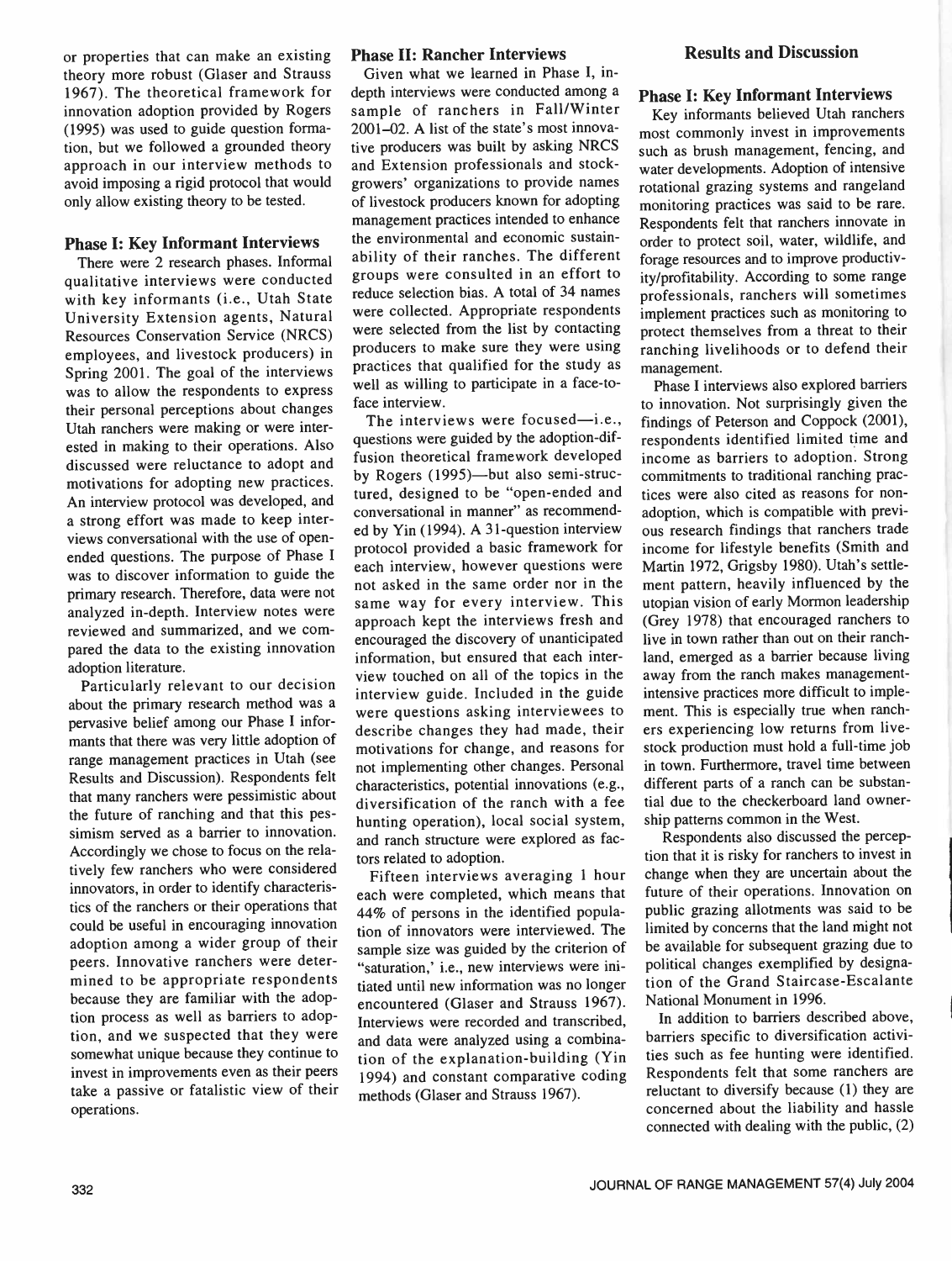they anticipate problems associated with partnering with adjacent landowners to establish hunting businesses (e.g., partners allowing friends and family members to hunt for free), and/or (3) the location of the operation can limit diversification opportunities (e.g., a ranch may experience heavy ungulate use in the spring, but the animals are not present during the hunting season).

## Phase II: Rancher Interviews Respondents

Because this study used a selective sampling technique, it is important to understand how the respondents fit into Utah's ranching population. Coppock and Birkenfeld (1999) described the heterogeneity of Utah's ranching community, identifying 5 socioeconomic subgroups having different resources, goals, and vulnerability to changes in federal land policy. Most of our interviewees belong to the group Coppock and Birkenfeld (1999) called "Ranchers." This group was described as being reliant on income from livestock production and dependent on family labor, with medium-sized operations, and holding traditional ranching values. In 1999, "Ranchers" represented approximately 35% of Utah federal grazing permit-holders (Coppock and Birkenfeld 1999). "Ranchers" are likely to be an especially important group for range professionals to work with because they are a large enough group to have a significant impact on Utah's rangelands, and traditional enough to be respected and influential within a wide segment of the ranching community.

#### Motivations for Adoption

Phase II respondents confirmed that they have made innovations for each of the reasons identified in Phase I, but richer detail allowed for a deeper understanding of these motives. For example, the ranchers said they adopt practices to improve profitability and conserve natural resources, and they often emphasized the link between those goals. Interviewees expressed strong lifestyle and land stewardship values that influenced their decisions to invest in improvements. In some cases, ranchers invested in conservation practices even when they did not expect to recover costs associated with implementation.

Some of it you do because you know it's good for the land and good conservation.... you're saving topsoil and resources ... [the improvements] cost you money, but in the long haul, it's improvement on the land.

A motive not discussed in Phase I interviews or previous research was that ranchers innovate to demonstrate good land stewardship to the public and to improve relationships with public land management agencies. While Grigsby (1980) suggested that lifestyle- oriented ranchers would reject collaborative efforts, government intervention, and innovation because those things interfere with ranching values, active involvement in such activities may be a lifestyle maintenance strategy in today's changing socio-political environment, even among ranchers who possess traditional ranching lifestyle values.

I think if we can maintain and show that we're taking very good care of the range, and these improvements are enhancing the range, then we can say, `look, we're being good stewards here. ... The more you can do to help maintain the rangeland just adds to your side of the equation to keep you out there.

# Personal Characteristics

The interviewees were full-time ranchers with few off-ranch obligations, and most lived on or very near the ranch. In these ways, the interviewees differ from many Utah ranchers who work off-ranch jobs and live in town. Some of these ranchers said that because they do not work off-ranch jobs or have to commute to and from the ranch, they have more time to devote to innovation. Each respondent said his family was dependent primarily on ranch income, and for the most part interviewees belong to multi-generational ranching families. These factors may help explain why these ranchers continue to invest limited financial resources to improving the operation. A Texas survey revealed that level of dependence on ranching income influenced decisions to invest in improvements (Rowan and White 1994), but this idea has otherwise rarely appeared in adoption literature.

Each respondent also demonstrated a strong commitment to ranching for the rest of his life, and most expected the ranch to continue for at least 1 more generation.

I guess just because [the ranch has] been in the family so long, I can't see anything but it remaining in the family to operate in at least some form as a ranch. ... it may be a dude ranch or something different than it is now, but we'll still be on the land ... at least for another generation.

These findings illustrate strong ranching lifestyle values among respondents and may explain why they may be more willing to continue investing in improvements than are producers who believe their ranches will be sold and subdivided in the near future. In part, this confidence in the future of the ranch may reflect the fact that several interviewees have no public land grazing leases. Of those who graze on public lands, some stated that while public grazing was extremely important to them, they would find a way to continue ranching if access to public lands was reduced. Similar commitment to ranching was illustrated by results of a Colorado survey, which revealed that ranchers dependent on ranching income and public lands were determined to stay on the ranch regardless of reductions in federal grazing privileges (Rowe et al. 2001). Innovative management inspired by these values may allow ranchers who otherwise might be forced out of the business by such events to sustain their operations.

Rogers (1995) suggests that individuals with large social networks are more likely to innovate. This was affirmed in our study. Interviewees reported widespread social interactions and said they actively seek information about range management, especially from university extension and ranching organizations.

There are a lot of contacts we've made through the National Cattlemen's, you know, people from all over the country ... you get a lot of ideas that way.

Due to these interactions, these ranchers may be more comfortable trying new things than producers who are not commonly exposed to innovative ideas and people. This kind of contact also allows ranchers to observe outcomes produced when others innovate, which is consistent with Rogers' (1995) hypothesis that people are more likely to adopt practices when they can readily observe the results. This reduces the risk associated with making a change. As one respondent stated:

I'm not a risk-taker. We're open to looking at doing things, but we usually study it long enough to make sure it's going to work before we try it...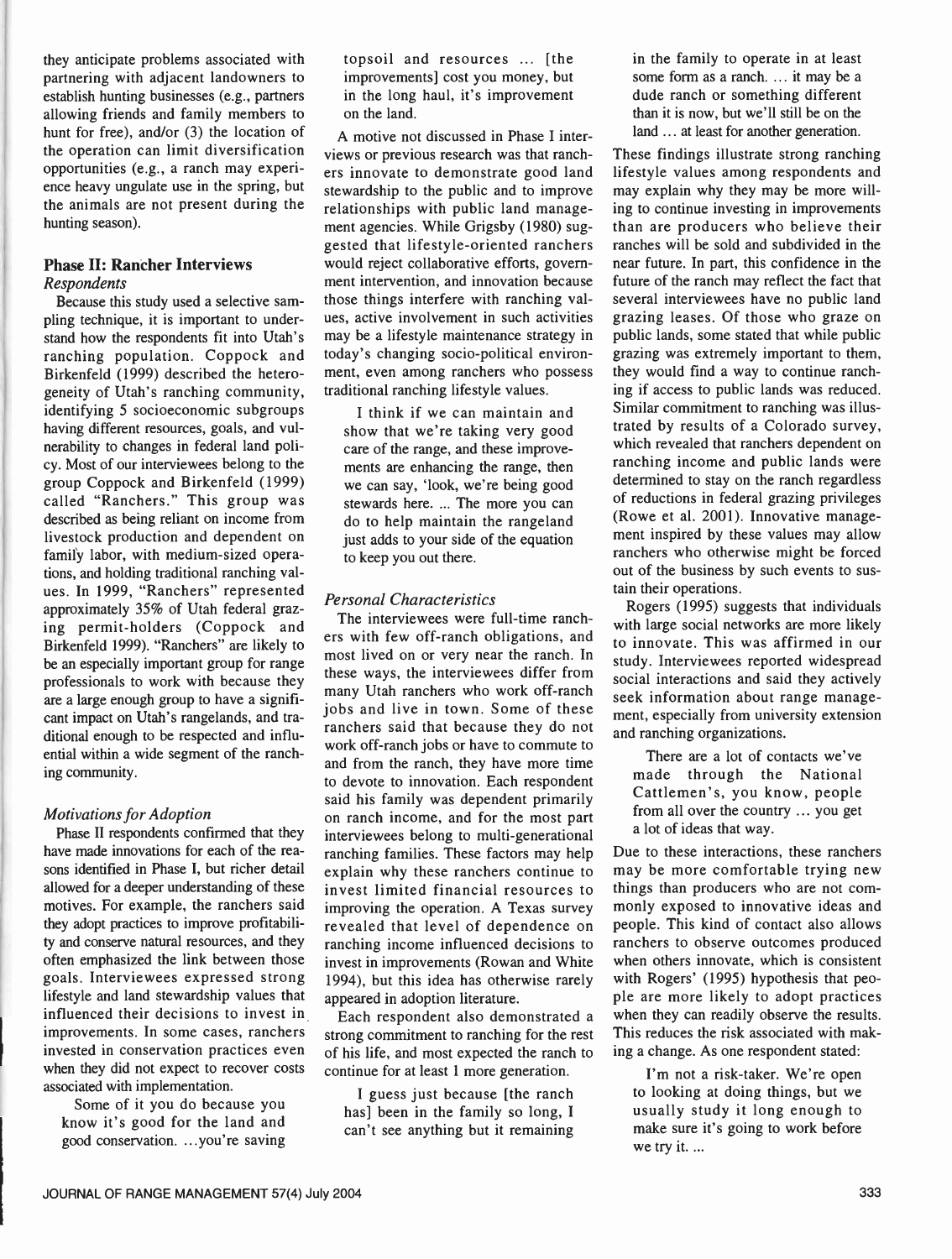## Barriers to Adoption

Even though we focused on Utah's most innovative ranchers, interviewees reported obstacles to adoption. As theory predicted, characteristics of the individual, innovation, social system, and ranch were identified as barriers to innovation, although ranch characteristics that had not been explored by other researchers surfaced as barriers among Utah ranchers. In a finding not specifically reported by other researchers, characteristics of the political legal system in which ranchers operate were also found to constrain adoption.

Personal characteristics of the interviewees positively related to adoption in many ways, but certain characteristics seem to be barriers to adoption. Time and money, identified as barriers in Phase I, were also discussed during in -depth interviews. Adoption is sometimes slowed as ranchers wait for time and money to become available for innovation and as they wait for uncertainty associated with adoption to decrease. Time constraints were particularly important when ranchers talked about diversifying their operations with recreation enterprises.

...I think we could do more with recreation, running the dudes or camping or yurts or cabins or whatever. All you need is time and money, or people to do it. ... it takes somebody full-time to tend to the public.

Respondents confirmed that commitments to traditional ranching lifestyles reinforced a reluctance to adopt certain innovations, particularly recreation enterprises.

It's mainly [that] just we kind of like being by ourselves out there, so just having people around is kind of a bother. We're kind of used to having the place to ourselves. [Adding a recreation enterprise] is something we can do if we need to, I guess we just haven't gotten to that point yet.

Even some ranchers who are currently involved in the recreation business said that they would prefer to concentrate on traditional ranching activities such as livestock production. The choice not to diversify the operation with a non-traditional business is consistent with Grigsby's (1980) finding that ranchers will trade profit for lifestyle maintenance.

Rogers (1995) identifies 5 characteristics of innovations that influence adoption: relative advantage, compatibility, complexity, trialability, and observability. Theoretically, ranchers will be more likely to adopt innovations that are perceived to (1) have clear relative advantage over old management practices, (2) are compatible with operational goals, (3) are less complex, (4) are able to be tested on a small scale prior to adoption, and (5) quickly produce observable results. Interview results showed how each of these characteristics affects adoption. For example, relative advantage was important when ranchers made decisions to invest in vegetation management practices. Due to the low productivity of arid rangelands and marginal returns from livestock production, some producers were uncertain of the advantages of investing in these types of improvements. One interviewee suggested that at the current per -acre cost of herbicides, "you're buying the land over again on rangeland at that price."

Ranchers also discussed how running a fee hunting business is somewhat incompatible with livestock production.

...the big problem we have with [fee hunting] is hunting season is also cow-gathering season.

Moreover, diversification of the ranch necessarily increases the complexity of the operation, whereas other innovations may not do so.

As another example, respondents said that intensive rotational grazing systems are difficult to adopt because they are difficult to test on a small-scale prior to adoption (i.e., they do not possess a high degree of trialability) and do not have clear relative advantage.

We just didn't know if [intensive rotational grazing] was going to work any better than what we'd been doing.... once you put up the fences, you're kind of committed.

Grigsby (1980) argues that non adoption of innovations among ranchers is not always attributable to a lack of information. In our study, respondents said they had received information about intensive rotational grazing systems but were not convinced they would be more beneficial than current practices. Additionally, this particular innovation was incompatible with some ranchers' values because, as with fee hunting, adoption requires a lifestyle change (i.e., increased management input). One rancher noted that he can "only do so much" because he gets to spend too little time with his family.

The traditional nature of the ranching social system serves as a barrier to adoption. During in -depth interviews, ranchers described how others in the social system react to innovation.

Most of the other producers don't think too highly of [dude ranching]. ...everybody just kind of says, `that's not real ranching,' you know.

Ranchers may be unlikely to innovate when their peers do not approve. Especially if they are dedicated to maintaining their ranching lifestyles, it may be difficult to cope with having their activities being labeled as "not real ranching" by other members of the ranching culture.

A characteristic of the social system rarely mentioned in the adoption-diffusion literature consists of barriers associated with the political-legal system in which ranchers operate. For example, while ranchers formerly had access to a variety of cost-share programs, the NRCS Environmental Quality Incentives Program (EQIP) has become a primary source of cost-share funds. Several producers described the importance of these funds in making improvements to their rangeland and said that having access to EQIP funds reduces the risk of investing in innovation. One producer spoke of having to delay vegetation treatments until he could qualify for cost -share assistance. Another felt that EQIP funds seemed to be distributed to fewer producers working on large projects; when the money was distributed to more producers, more conservation projects were implemented.

When we spread the money out thinner, to more producers, we got more conservation done than we do now. ... There's less people getting a piece of the pie there. There's less producers getting conservation money.

This statement suggests a perception among producers that it might be difficult to qualify for cost -share funds. In actuality the EQIP formula was adjusted in 2000 to make funds more widely available (L. Ellicott, NRCS, pers. comm.), but if the perception is common among ranchers that cost -share funds are disbursed to producers working on large projects, they may feel that the chances of receiving assistance are low and thus may be reluctant to innovate.

Producers also expressed concern about how adjacent public lands are managed, particularly as it affects competition for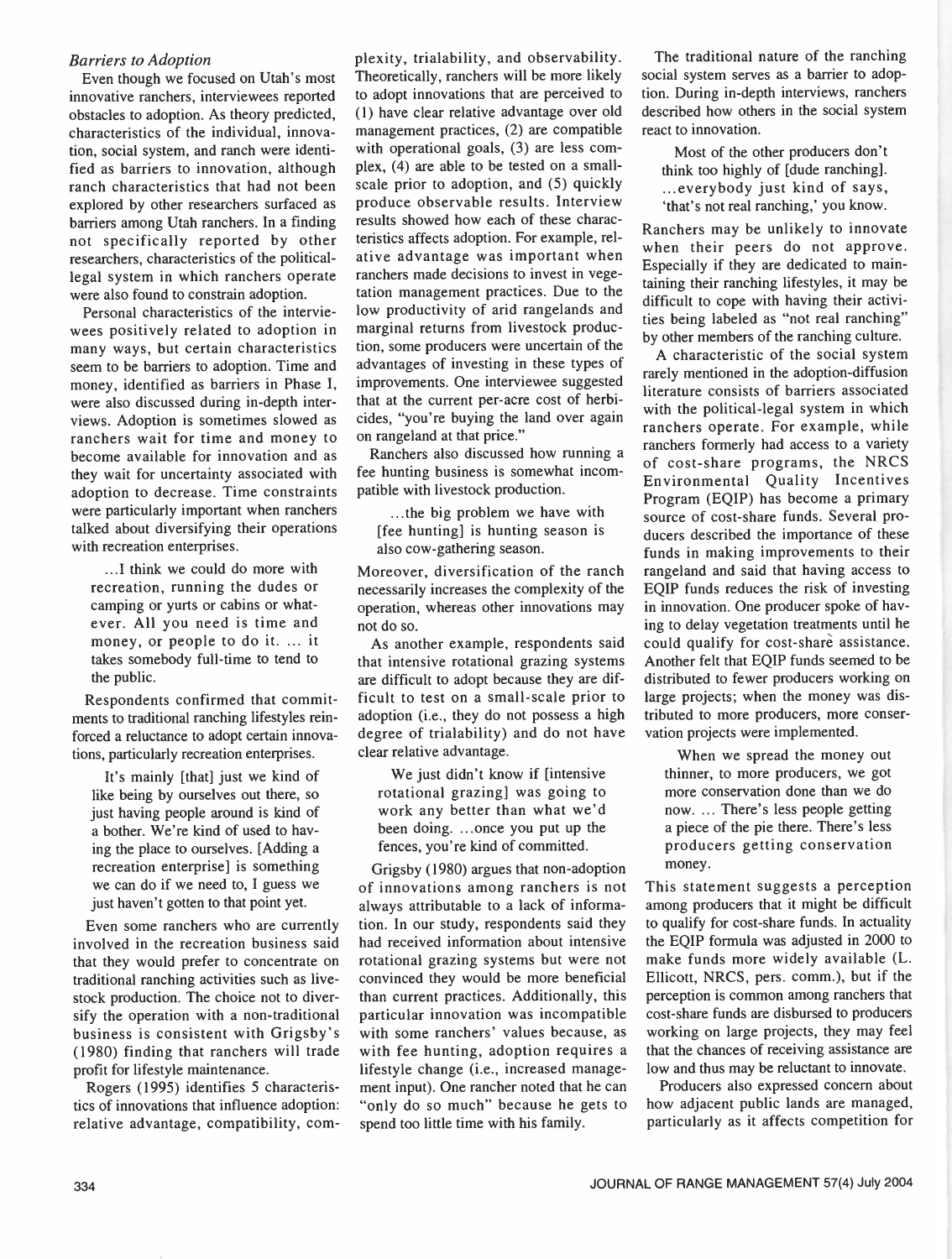forage with wild ungulates. Two interviewees suggested that improving their own pastures would merely attract elk from adjacent public lands in relatively poorer condition. Another respondent was discouraged from making improvements on public land because, after he invested in improving part of his public allotment in the past, elk were attracted to the area and the management agency decided the area could no longer be used for livestock grazing.

Interviewees also were discouraged by government regulations that slow the implementation of improvements, especially when they felt that the environmental benefits of the improvement were obvious.

...we've put in a lot of gully plugs to stop erosion. And we had to wade through [US Army] Corps of Engineers red tape... And so, they've cost us a lot of time. And there's still a lot of erosion things that need to be done up there, but I haven't had time to wade through the red tape. ...it gets discouraging when you're trying to make improvements, and even they know it's an improvement, and yet they want you to go through all this rigmarole.

Concerns about the liability associated with running a recreation enterprise also emerged in both preliminary and in -depth interviews as a barrier to diversification.

... [W]e've looked into [dude ranching]. ... But whenever you're dealing with the public, you've got a liability issue, and at this time I'm not saying in the future, but at this time  $-$  the liability insurance would kill us. I don't know how I'd handle the public. And that's the reason I don't want to get into [fee hunting], because it seems to be a sue-society.

In the past when researchers have examined how characteristics of the operation relate to innovation adoption in agriculture, operation size and managerial aspects have been most commonly explored (Bultena and Hoiberg 1983, Lacey et al. 1985). Ranchers interviewed for this study operated on ranches of all sizes, so size appeared not to be an important factor influencing adoption. Likewise Peterson and Coppock (2001) found that operation size was not an important indicator of innovativeness. Instead, we found that spatial arrangement of Utah ranches negatively affects innovation adoption. This is an example of how a new element is

added to an existing conceptual category within the theoretical framework.

Utah, like most Western states, is characterized by a discontinuous pattern of public and private land ownership (i.e., "checkerboard pattern"). Interviewees described problems associated with the scattered distribution of their ranch lands and with trying to implement improvements on parcels of land not owned by one agency.

... It's hard to find enough ground all together here that's not got somebody else right in the middle to make an economical unit. ... When you start running over 1,000 head in this area, you've got real problems, you've got to scatter out all over.

The discontinuous spatial pattern of the land tenure can have negative implications for diversification via fee hunting:

Our private ground on the mountain is also broken up into just a section here and a section there, and they're not contiguous, they're split up...kind of checkerboard with state land all around it. So, it doesn't really lend itself so you can control the access [for fee hunting].

Because many of Utah's ranchers do not live on the ranch, having discontinuous pastures can make implementing improvements especially difficult. Obviously, ranchers who spend a lot of time each day traveling to and from the ranch, or between the different parts of it, will have less time to devote to changing the operation. For these ranchers, innovations that require a continued increase in management input, such as fee hunting or intensive rotational grazing, may not appear to be practical investments.

During 1 interview a barrier was identified that does not fit into the traditional theoretical categories explored as influences on adoption (i.e., characteristics of the individual, innovation, social system, and operation): excessively widespread adoption of the innovation. The fee hunting program in Utah is popular, and interviewees who participate in it emphasized how valuable diversification has been to their ranching operations. However, perceived competition among fee hunting operations was noted as a barrier to income diversification. As one rancher described,

...I have a friend that has a hunting business...and it really took off and he was doing well, but now there's one popped up right next to him... and they're taking a lot of his business. And so, these people are creating competition.

## Summary and Implications

Results demonstrate the applicability of past adoption research to the ranching

Table 1. Comparison of findings about adoption of range management innovations: characteristics identified in the current study vs. those reported in previous research.

| Category of result                           | Current study                                                                                                                                                         | Previous studies                                                                                                                             |
|----------------------------------------------|-----------------------------------------------------------------------------------------------------------------------------------------------------------------------|----------------------------------------------------------------------------------------------------------------------------------------------|
| Characteristics of innovators                | Dependence on ranch income<br>Commitment to future of ranch<br>Large social network<br>On-ranch residence<br>Works full-time as rancher<br>Multi-generation operation | Rowan & White 1994<br>Rowe et al. 2001<br>Rogers 1995<br>Not previously identified<br>Not previously identified<br>Not previously identified |
| Motivations for adoption                     | Increase profitability<br>Improve land stewardship<br>Improve gov't relationships<br>Improve public relations                                                         | Rowan & White 1994<br>Not previously identified<br>Grigsby 1980 <sup>1</sup><br>Not previously identified                                    |
| Barriers to innovation<br>Individual factors | Limited time, income<br>Attachment to tradition<br>Uncertainty about future                                                                                           | Peterson & Coppock 2001<br>Smith & Martin 1972<br>Rowe et al. 2001<br>Grigsby 1980<br>Peterson & Coppock 2001                                |
| Social system factors                        | Peer attachment to tradition                                                                                                                                          | Grigsby 1980                                                                                                                                 |
| Political-legal factors                      | Design of government programs<br>Public land regulations<br>Liability                                                                                                 | Not previously identified<br>Not previously identified<br>Not previously identified                                                          |

'Grigsby's finding was contradictory to our results; our findings otherwise were consistent with results of all previous studies cited.